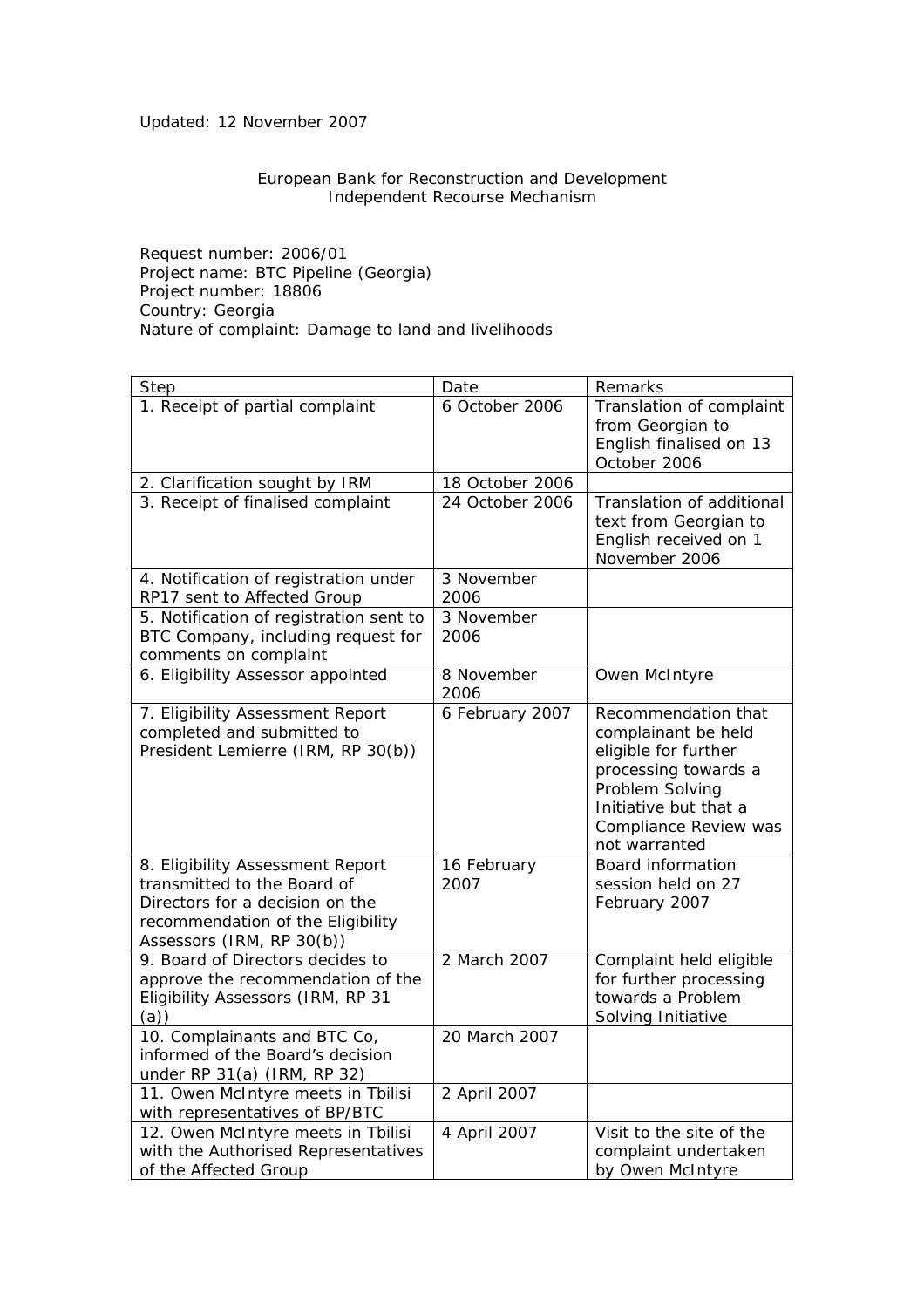| 13. Dr. Owen McIntyre was                                 | 20 April 2007 |                                                     |
|-----------------------------------------------------------|---------------|-----------------------------------------------------|
| appointed as the Problem-Solving                          |               |                                                     |
| Facilitator                                               |               |                                                     |
| 14. Draft of the Terms of                                 | 29 May 2007   |                                                     |
| References (TORs) pertaining to the                       |               |                                                     |
| mooted PSI Report has been                                |               |                                                     |
| submitted to BTC for commenting                           |               |                                                     |
| purposes                                                  |               |                                                     |
| 15. The translated version of the                         | 4 June 2007   |                                                     |
| draft of the TORs has been                                |               |                                                     |
| submitted to the Affected group                           |               |                                                     |
| representatives for commenting                            |               |                                                     |
| purposes                                                  |               |                                                     |
| 16. The CCO received a complaint                          | 6 June 2007   | The CCO concluded that                              |
| from an individual claiming to be as                      |               | individual's complaint                              |
| well affected by the BTC project.                         |               | was in relation with the                            |
|                                                           |               | BTC project and its                                 |
|                                                           |               | substance was                                       |
|                                                           |               |                                                     |
|                                                           |               | reasonably related to                               |
|                                                           |               | the complaint raised by                             |
|                                                           | 6 June 2007   | the Affected group.                                 |
| 17. The CCO decided to proceed to                         |               |                                                     |
| a Joinder of complaints, pursuant to<br><b>IRM, RP 13</b> |               |                                                     |
|                                                           | 8 June 2007   |                                                     |
| 18. A Notice of Joinder of complaint                      |               | The Affected Group's                                |
| was sent to the representatives of                        |               | representatives will                                |
| the Affected Group                                        |               | henceforth represent<br>the individual and          |
|                                                           |               | assimilate his complaint                            |
|                                                           |               | to theirs. The affected                             |
|                                                           |               |                                                     |
|                                                           |               | group representative                                |
|                                                           |               | will therefore represent<br>and act for the benefit |
|                                                           |               | of all.                                             |
| 19. A Notice of Joinder of complaint                      | 18 June 2007  |                                                     |
| was sent to BTC's representatives                         |               |                                                     |
| 20. Notice of time extension sent to                      | 19 September  |                                                     |
| the Authorised Representative of                          | 2007          |                                                     |
| the Affected Group, pursuant to                           |               |                                                     |
| <b>IRM, RP 14</b>                                         |               |                                                     |
| 21. Problem-solving Initiative                            | 21 September  | Recommendation from                                 |
| ("PSI") Report submitted to the                           | 2007          | CCO that a PSI should                               |
| President for consideration and                           |               | not be initiated on the                             |
| decision (RP45)                                           |               | basis that inter alia it is                         |
|                                                           |               | unlikely to have a                                  |
|                                                           |               | positive result/                                    |
|                                                           |               | elements of the                                     |
|                                                           |               | complaint cannot be                                 |
|                                                           |               | de-linked from ongoing                              |
|                                                           |               | court action. (RP43)                                |
| 22. President decides under RP45                          | 6 November    |                                                     |
| (1) to accept the recommendation                          | 2007          |                                                     |
| of the CCO as contained in the PSI                        |               |                                                     |
| Report and (2) not to conduct a PSI                       |               |                                                     |
| 23. Authorised Representative of                          | 12 November   | Processing of the                                   |
| the Affected Group and the                                | 2007          | complaint under the                                 |